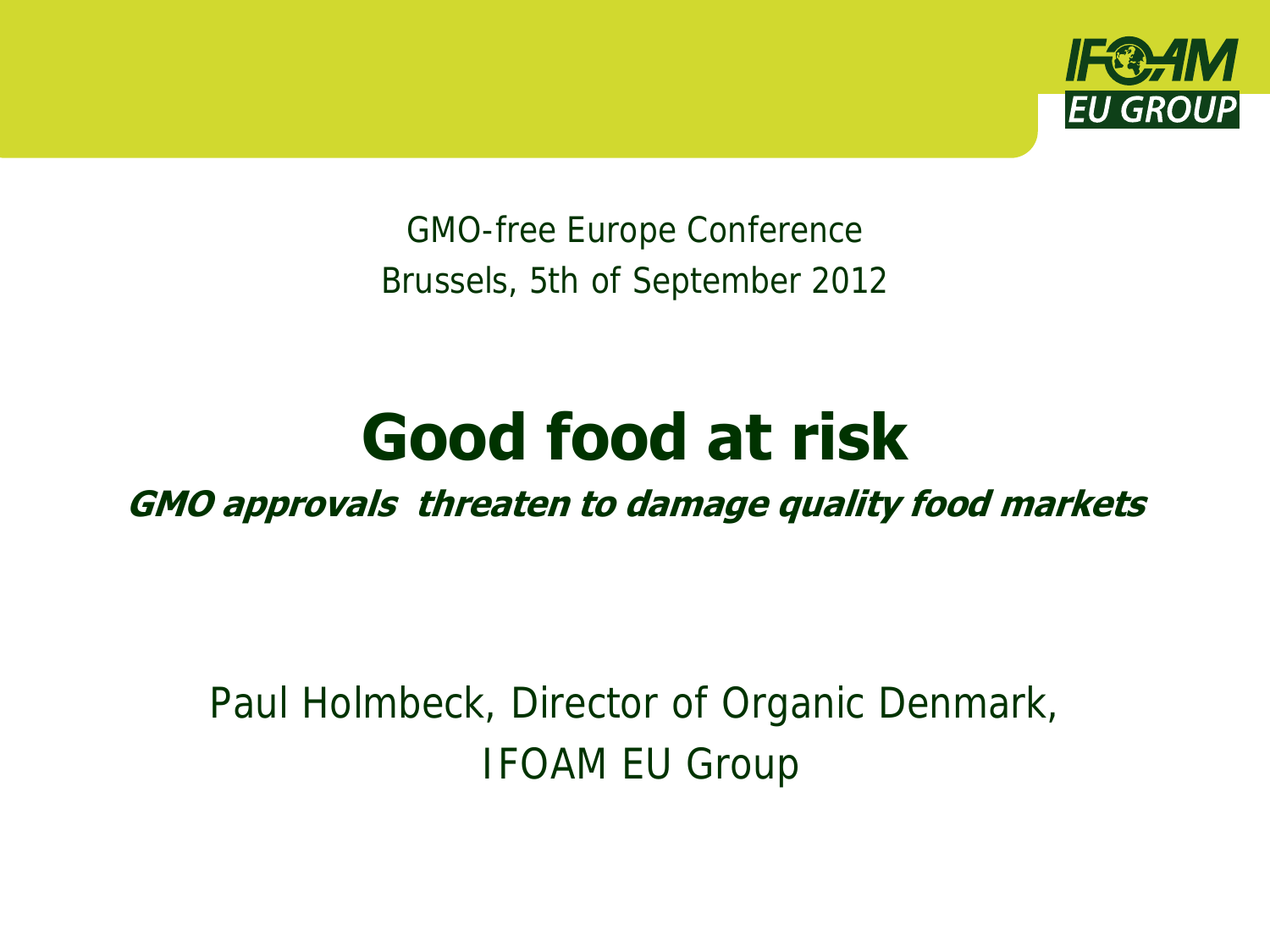#### **GMOs enhance what is not working in agriculture**





- Monocultures
- Dependence on chemical inputs\*
- "superweeds"
- Patent rights/less freedom for farmers
- $\bullet$  Effects on "non-target-organisms" in nature (e.g. butterflies)
- Unclear long term health effects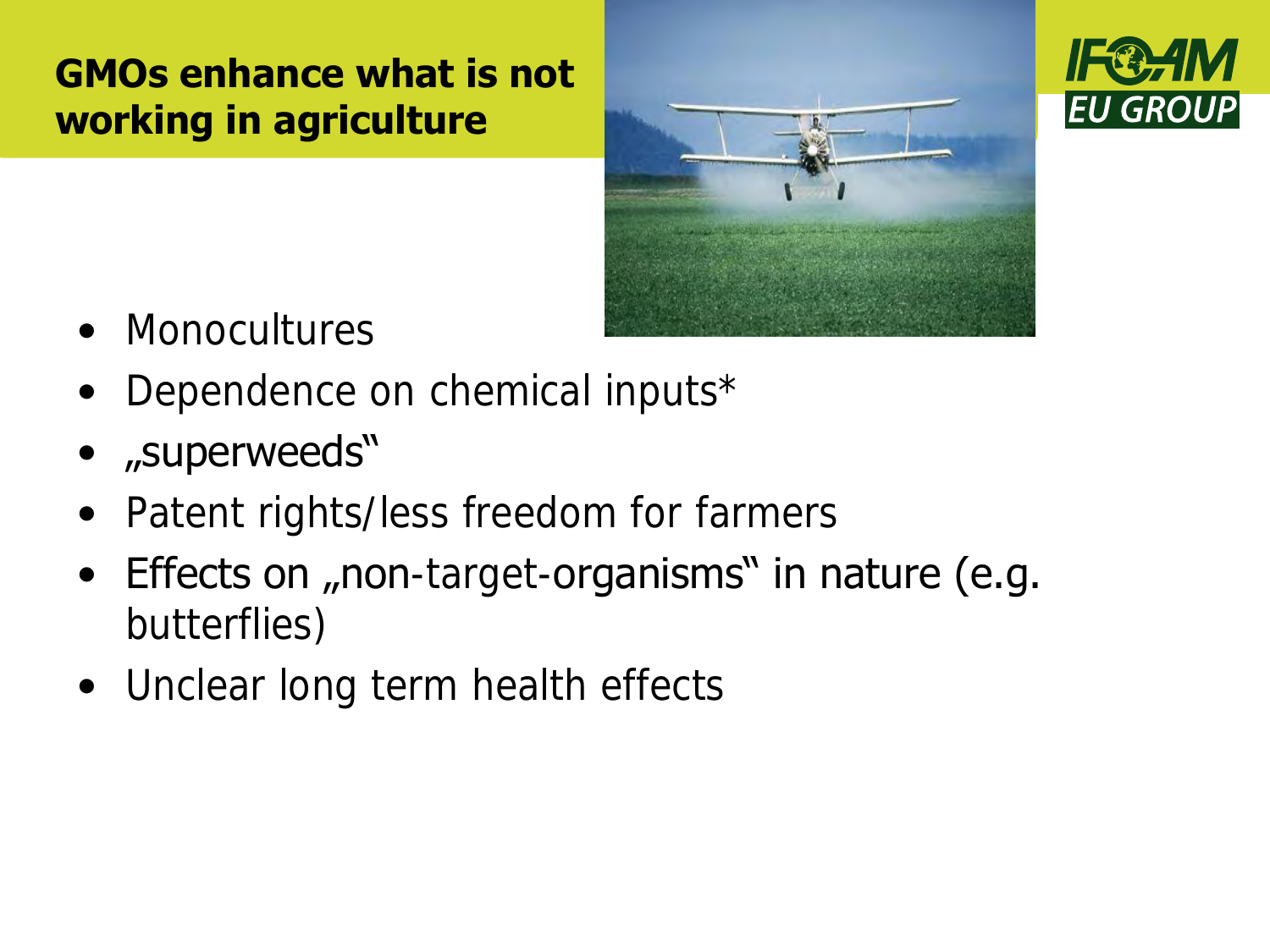#### **Organic farming provides ....**



- A **system approach** towards sustainability
- Strict rules that reduce **inputs**
- EU wide **certified model**
- $\rightarrow$  laboratory for food systems of the future
- Higher yields/local control in global south
- Good food, good jobs
- Healthy environment

**Organic food and farming needs to be protected from any form of contamination with GMOs**

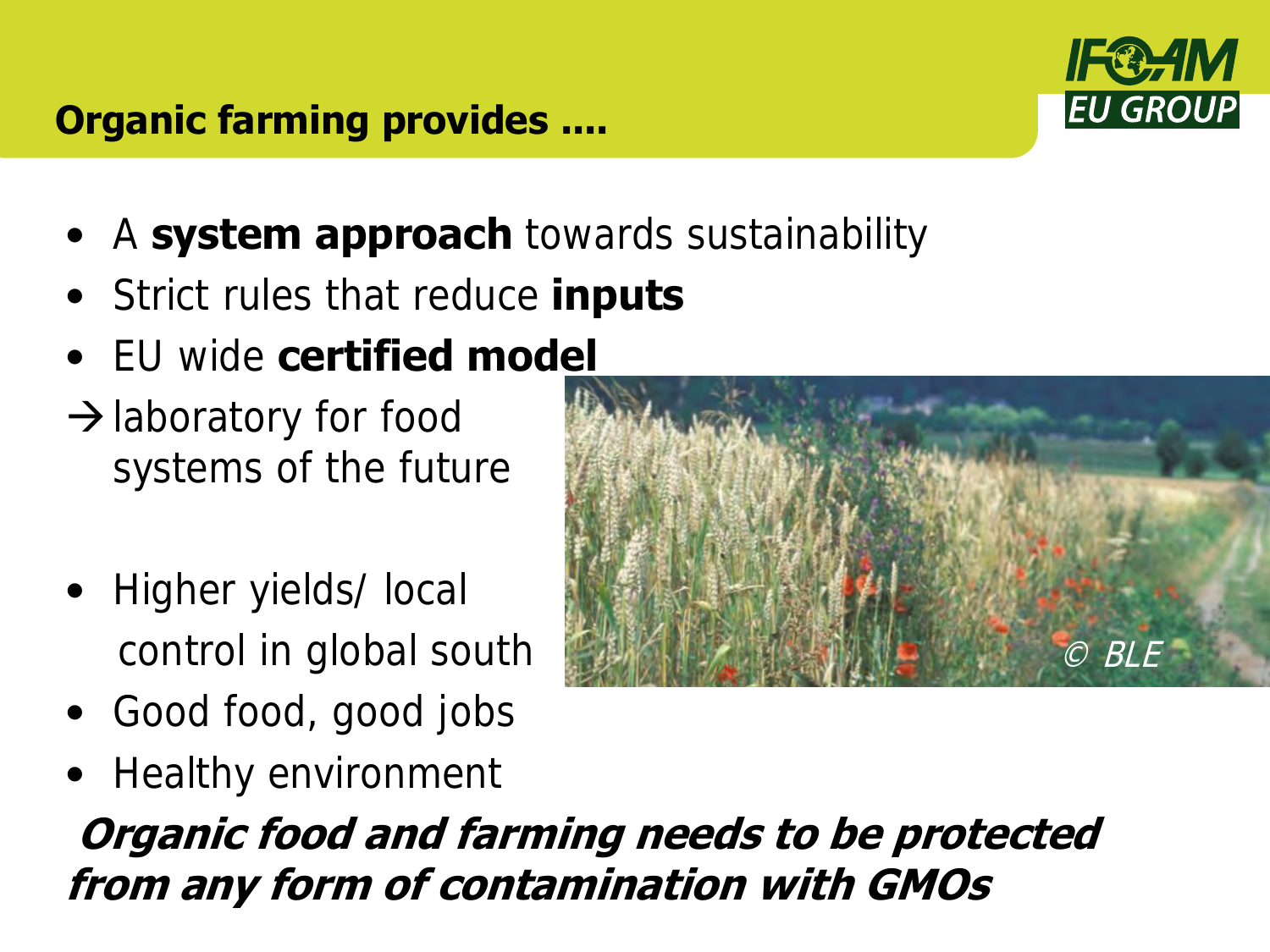

- 9.2 Mio ha certified organic in Europe
- Organic sales in Europe ca. 20 Billion € in 2010
- Growing market despite economic crisis



Graphs: Organic market and organic land area in Europe

Sources : EU Commission (2010) and data Compiled by FiBL, AMI and ORC 2011, based on national sources (2011)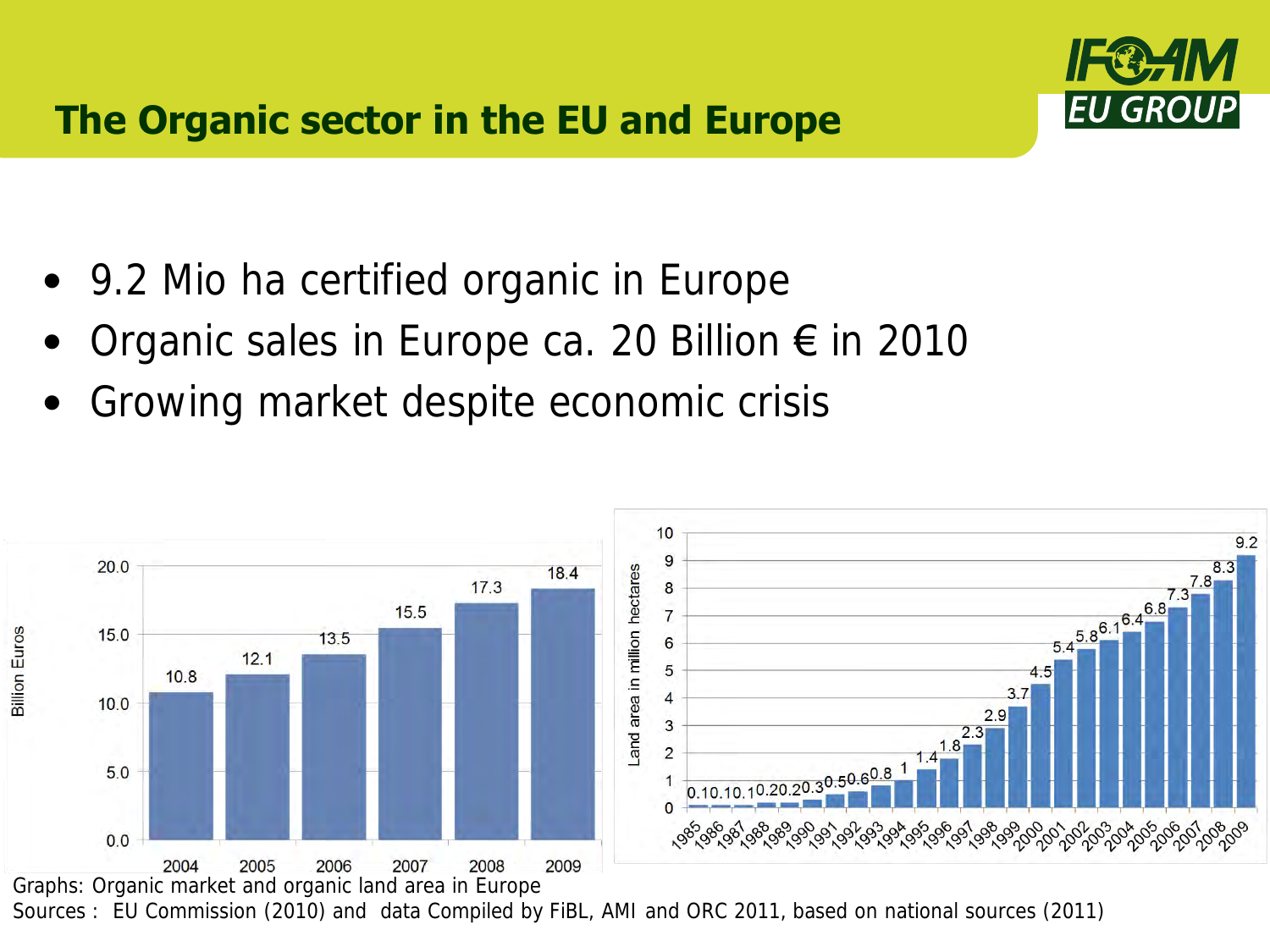

## "There is growing competition for both agricultural commodities and value-added products. Faced with these new commercial challenges, **the EU farmers' most potent weapon is 'quality'."**

Green Paper of 15 October 2008 on agricultural product quality (COM (2008) 641)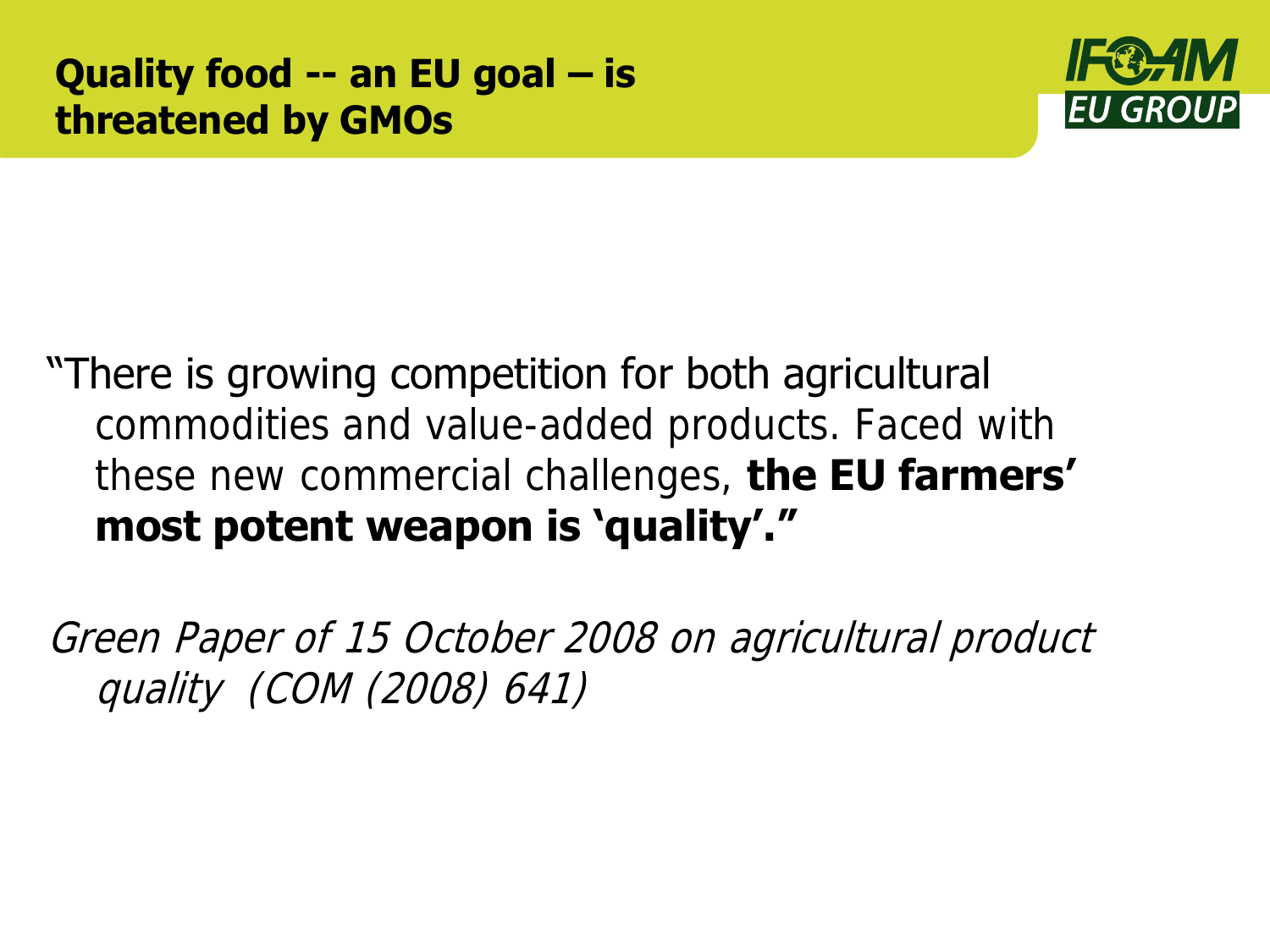

## GMOs **segregation and traceability** costs are estimated for non-GMO soybean and maize at **\$100 million** per year worldwide

International Food & Agricultural Trade Policy Council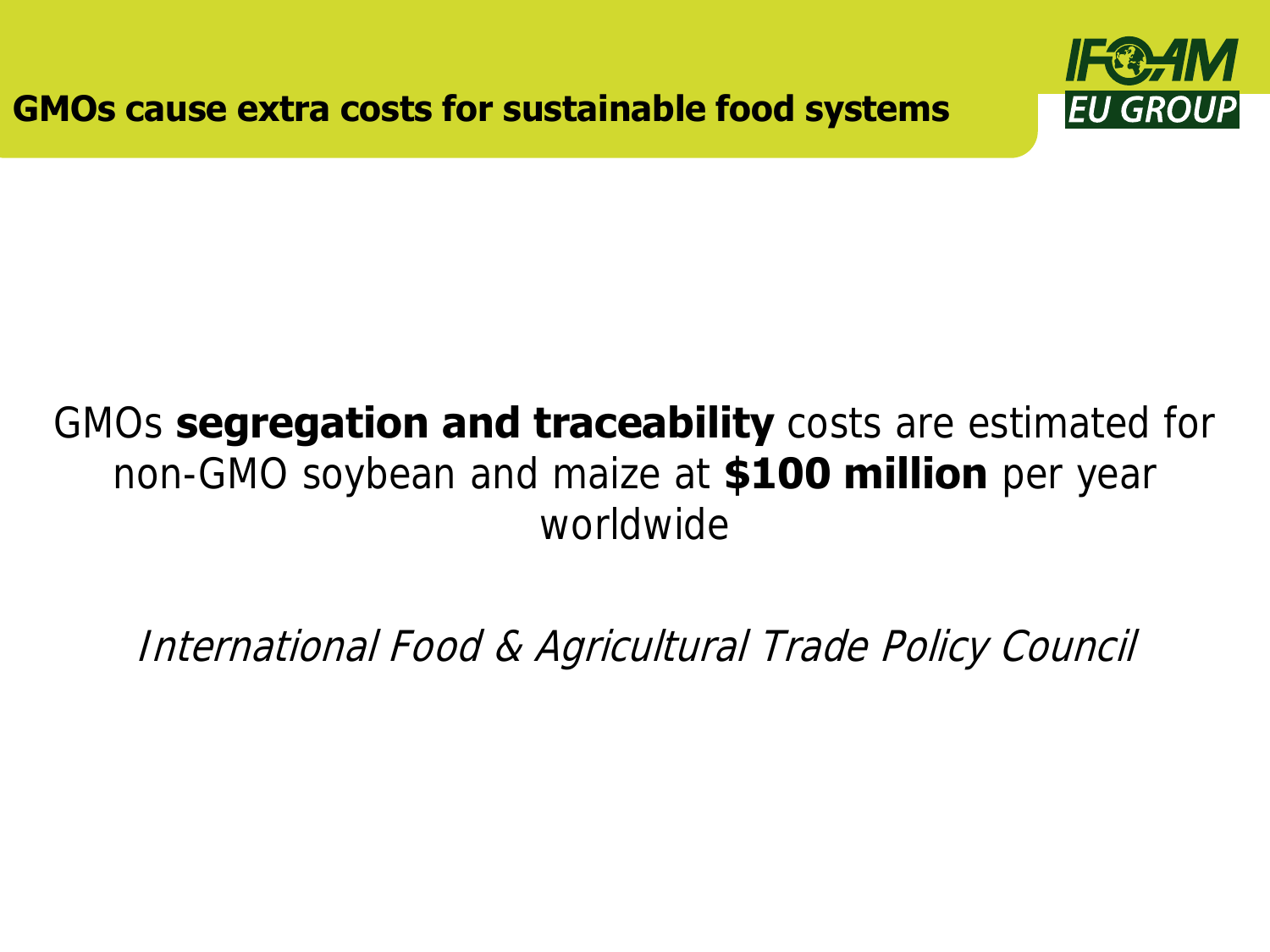#### l<br>c **GMO: many routes into organic food production**





Fra "Rapport fra udredningsgruppen vedrørende Sameksistens mellem genetisk modificerede, konventionelle og økologiske afgrøder". Karl Tolstrup et al, august 2003.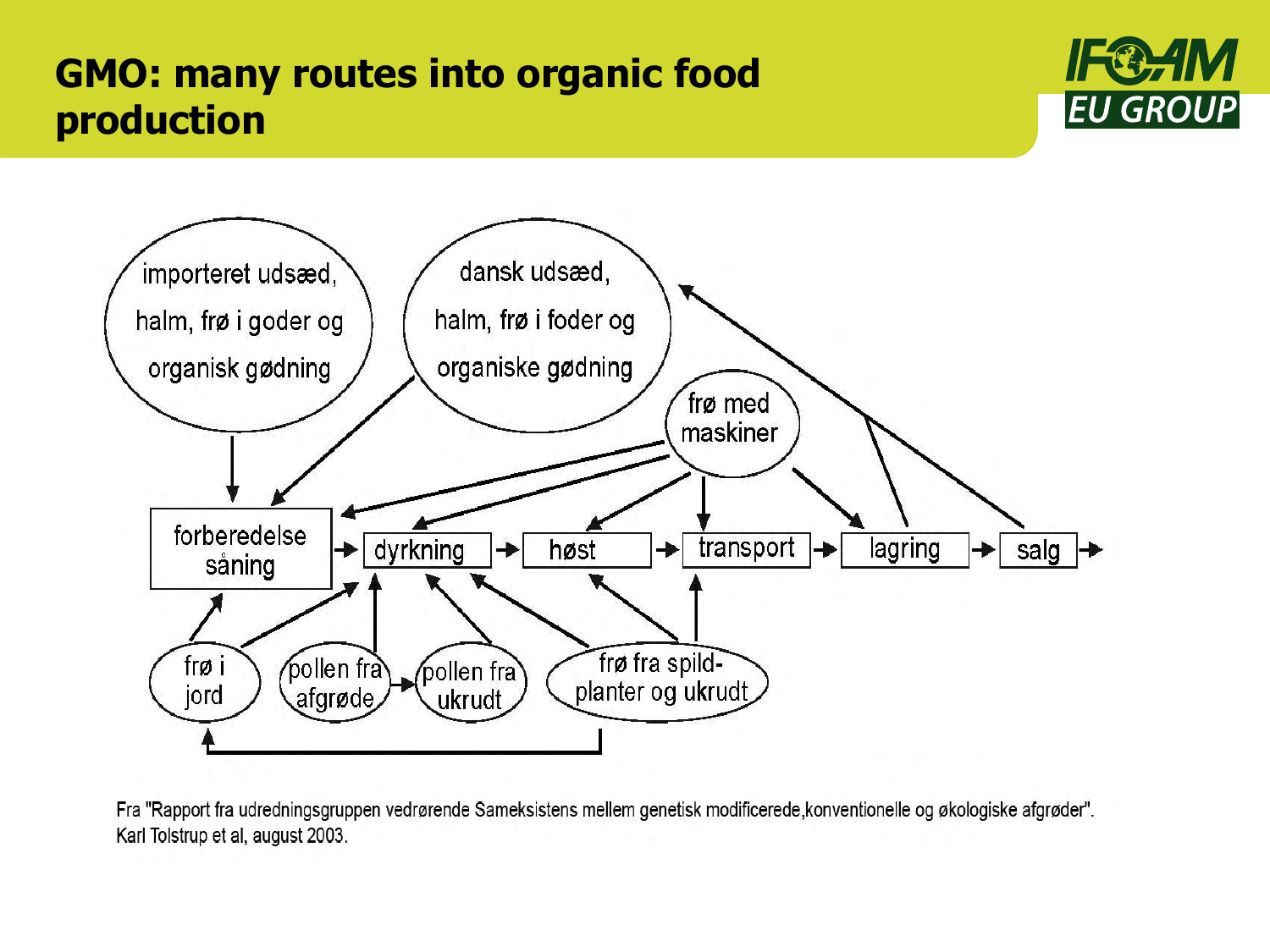# 1. Segregation to prevent contamination through

- Seed
- Cross-pollination and volunteers
- Common use of machinery and facilities (farm, transport, storage, processing)
- 2. Tracing contamination
	- Sampling
	- Laboratory analysis
- 3. Actual contamination
	- Loss of organic certificate
	- Price loss of affected lot
	- Loss of reputation and trust
	- $\rightarrow$  Long term effects on marketability of products





#### **Costs arise from…..**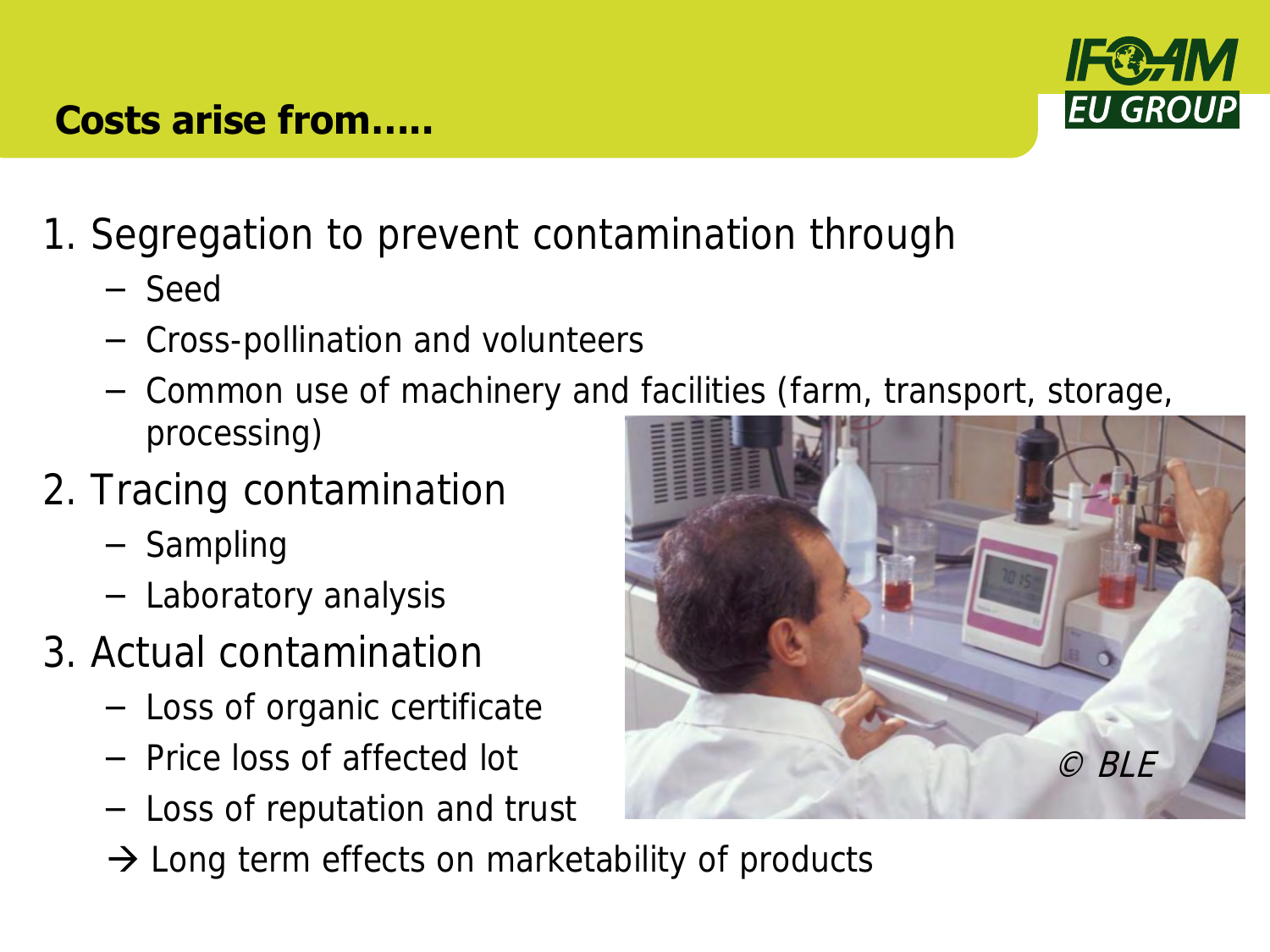

No GMO authorisation without:

- Assessment of **socio-economic risks and impacts** for **the non-GMO sector, including the organic food sector as a whole.**
- Application of **precautionary principle**, also regarding societal costs
- **EU wide liability** system that ensures that all costs caused by GMOs are covered by GMO companies
- **EU wide legally binding rules** that guarantee quality food and farming to stay GMO free
	- GMO free seed
	- Isolation distances
	- Rules for farming, transport, processing

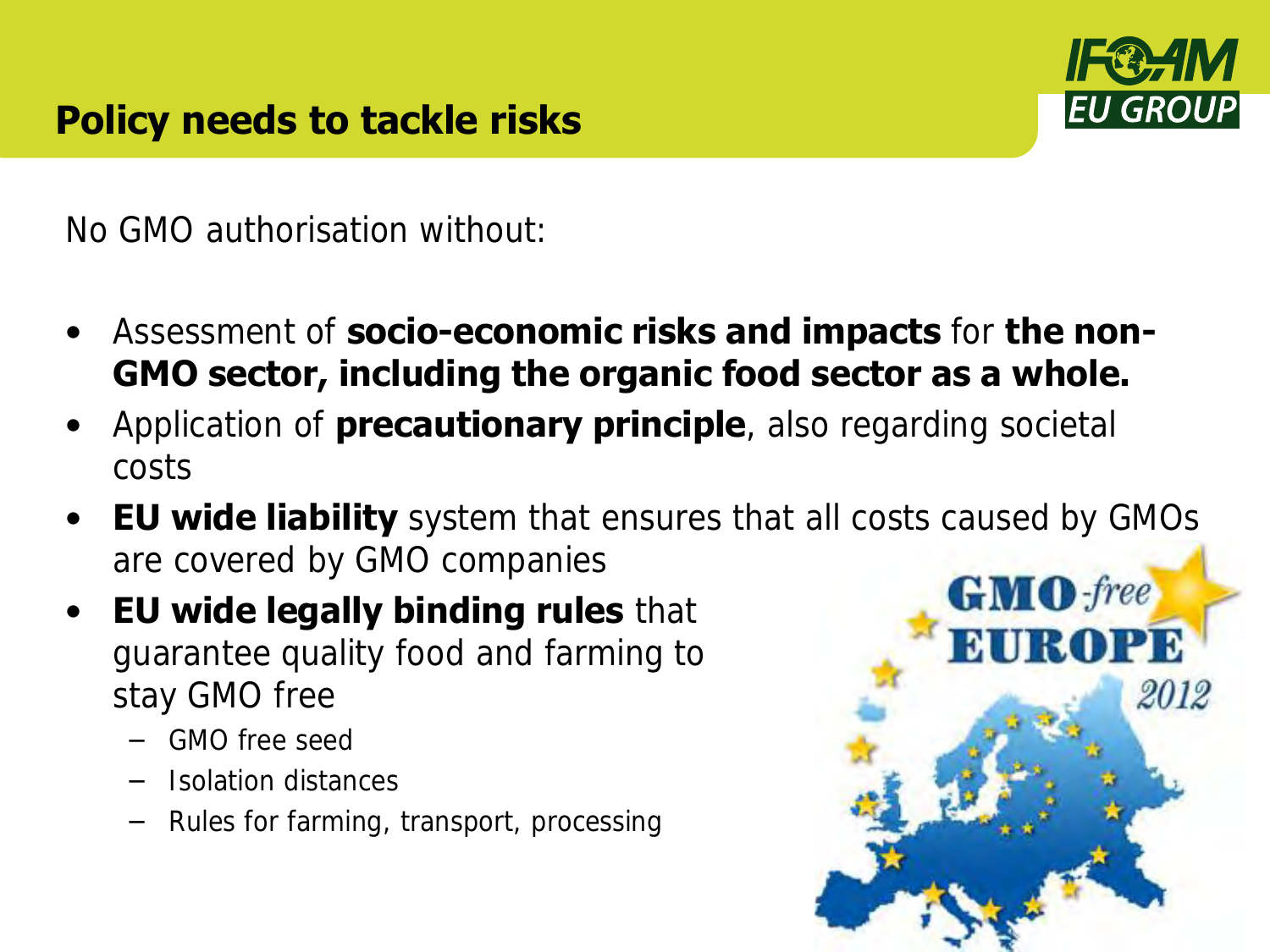#### **Good food at risk**



#### GMOs

We won't grow them. We don´t need them. We can 't sell them.

Still: Our efforts. Our farms. Our foods are at risk. And for what?

A technology that offers no new solutions , creates new problems and which consumers don´t want.